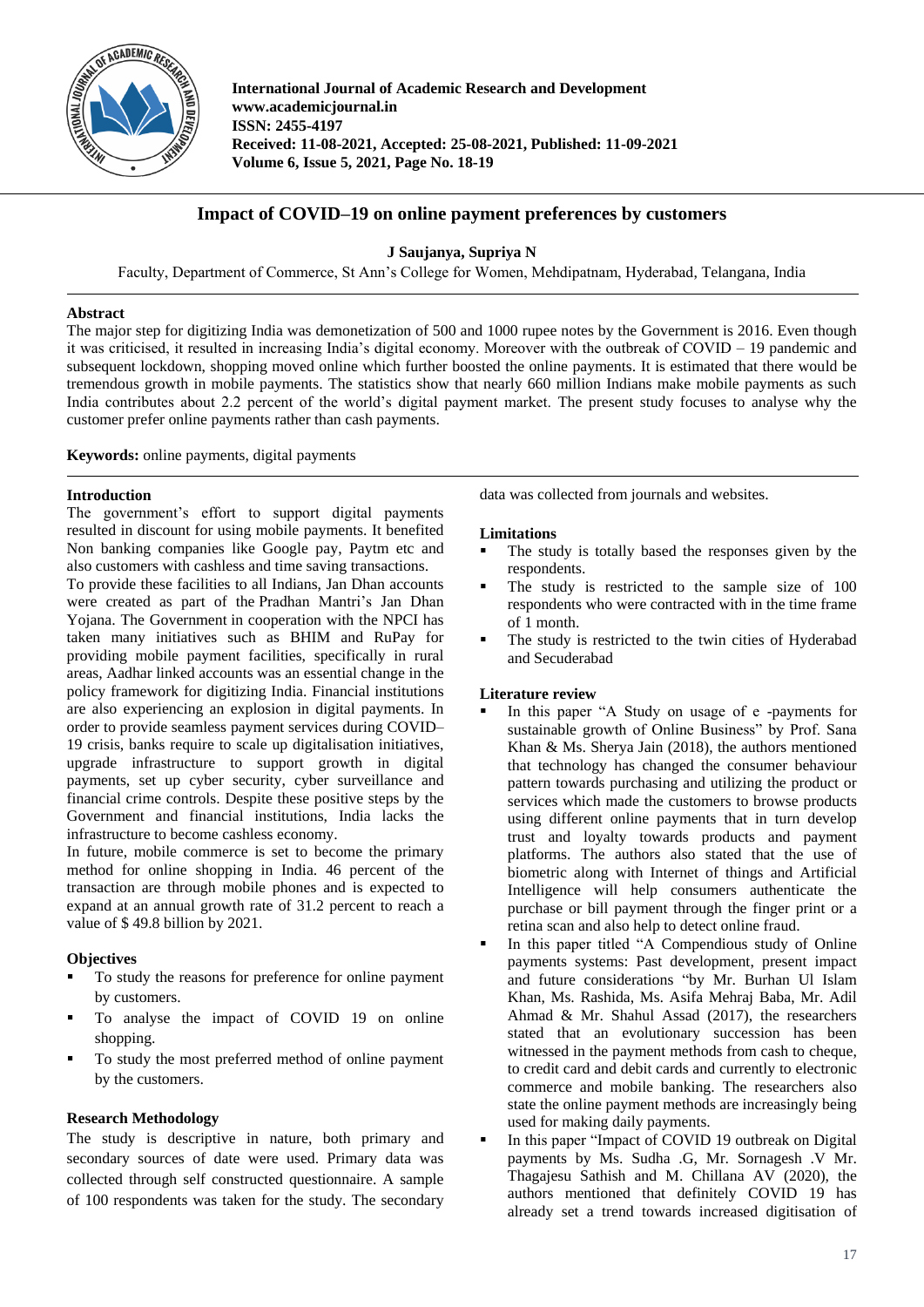payments and also the Government has asked banks to encourage their customers to use digital payment methods as a precautionary measure against Carona virus outbreak.

 In the paper titled " Digital payments and consumer experience in India–A swing based empowered study" by Ms. Sudiksha Shree, Mr. Bhanu Pratap, Mr. Rajas Saroy and Mr. Sarat Dhal (2020) , the researcher through their study observed that the perception about digital payment instruments affects the payment behaviour of an individual. Digital payments are not only driven by a positive outlook but also a negative outlook on cash. They also mentioned that digital adoption is expected to increase to increase in line with the overall socio economic development of the population. The digital payments have also increased due to the fear of contacting COVID -19.

### **Analysis**

### **Table 1:** Impact of COVID – 19 on online shopping

|                                                                                                                             | <b>Strongly agree</b> | Agree         | Neither agree not | <b>Disagree</b> | <b>Strongly</b>  |  |
|-----------------------------------------------------------------------------------------------------------------------------|-----------------------|---------------|-------------------|-----------------|------------------|--|
|                                                                                                                             | $($ %)                | $\frac{9}{6}$ | disagree $(\% )$  | $\frac{9}{6}$   | disagree $(\% )$ |  |
| I am shopping much more online due to not being able to access high/main                                                    | 9%                    | 33%           | 15%               | 35%             | 7%               |  |
| street stores                                                                                                               |                       |               |                   |                 |                  |  |
| I am shopping more online due to needing new products that I would not have<br>needed if it was not for covid-19            | 7%                    | 36%           | 15%               | 33%             | 9%               |  |
| I would like to shop more online but I am concerned about items not being<br>delivered on time                              | 8%                    | 33%           | 15%               | 37%             | 6%               |  |
| I would like to shop more online but I am concerned about the health and<br>safety of delivery services                     | 8%                    | 37%           | 17%               | 31%             | 8%               |  |
| I would like to shop more online but I am concerned about being scanned by<br>online businesses that I am not familiar with | 8%                    | 34%           | 15%               | 36%             | 7%               |  |
| Covid-19 is having no effect on the volume of online shopping I am doing                                                    | 7%                    | 36%           | 15%               | 33%             | 9%               |  |
| I am shopping online now for the first time                                                                                 | 14%                   | 25%           | 17%               | 37%             | 8%               |  |
| I am shopping less online currently due to financial uncertainty                                                            | 8%                    | 33%           | 18%               | 28%             | 13%              |  |





**Fig 1:** Online Payment Method used before COVID-19

**Fig 2:** Online Payment Method used during the outbreak of COVID-19

|  |  | <b>Table 2:</b> Considerations for online payments during $COVID - 19$ |  |  |  |  |  |
|--|--|------------------------------------------------------------------------|--|--|--|--|--|
|--|--|------------------------------------------------------------------------|--|--|--|--|--|

| Protection against loss from fraud                              | 16.7% |
|-----------------------------------------------------------------|-------|
| My financial data is kept secure from the threat of fraudsters. | 19%   |
| Cost (if it is free to use).                                    | 2.4%  |
| Easy to get a refund.                                           | 4.8%  |
| Speed of completion.                                            | 16.7% |
| An easy user experience at the online checkout.                 | 4.8%  |
| Familiarity and a positive impression with payment method.      | 9.5%  |
| Guaranteed acceptance                                           | 2.4%  |
| My online purchasing history is kept private from my bank.      | 7.1%  |
| Reward program                                                  | 2.4%  |
| None of the above                                               | 16.7% |

#### **Table 3:** Opinion regarding online payment

|                                                                                                   |     |     | <b>Strongly Disagree Disagree Neither agree nor disagree</b> |     | <b>Agree Strongly Agree</b> |
|---------------------------------------------------------------------------------------------------|-----|-----|--------------------------------------------------------------|-----|-----------------------------|
| Cash is the most reliable form of payment in a crisis.                                            | 43% | 20% | 9%                                                           | 7%  | 11%                         |
| I would be worried if I could no longer access cash.                                              | 11% | 18% | 13%                                                          | 31% | 27%                         |
| If it was easy, I'd like to buy products online with cash.                                        | 28% | 2%  | 20%                                                          | 33% | 15%                         |
| I would shop online more of I could pay with cash easily.                                         | 10% | 23% | 26%                                                          | 19% | 22%                         |
| I am currently worried about handling cash.                                                       | 22% | 18% | 10%                                                          | 14% | 36%                         |
| Due to health and safety concerns, I will be reducing my usage of cash<br>in the future.          | 5%  | 6%  | 16%                                                          | 42% | 31%                         |
| I would rather share my financial details over the telephone than pay<br>with cash upon delivery. | 14% | 10% | 22%                                                          | 36% | 18%                         |